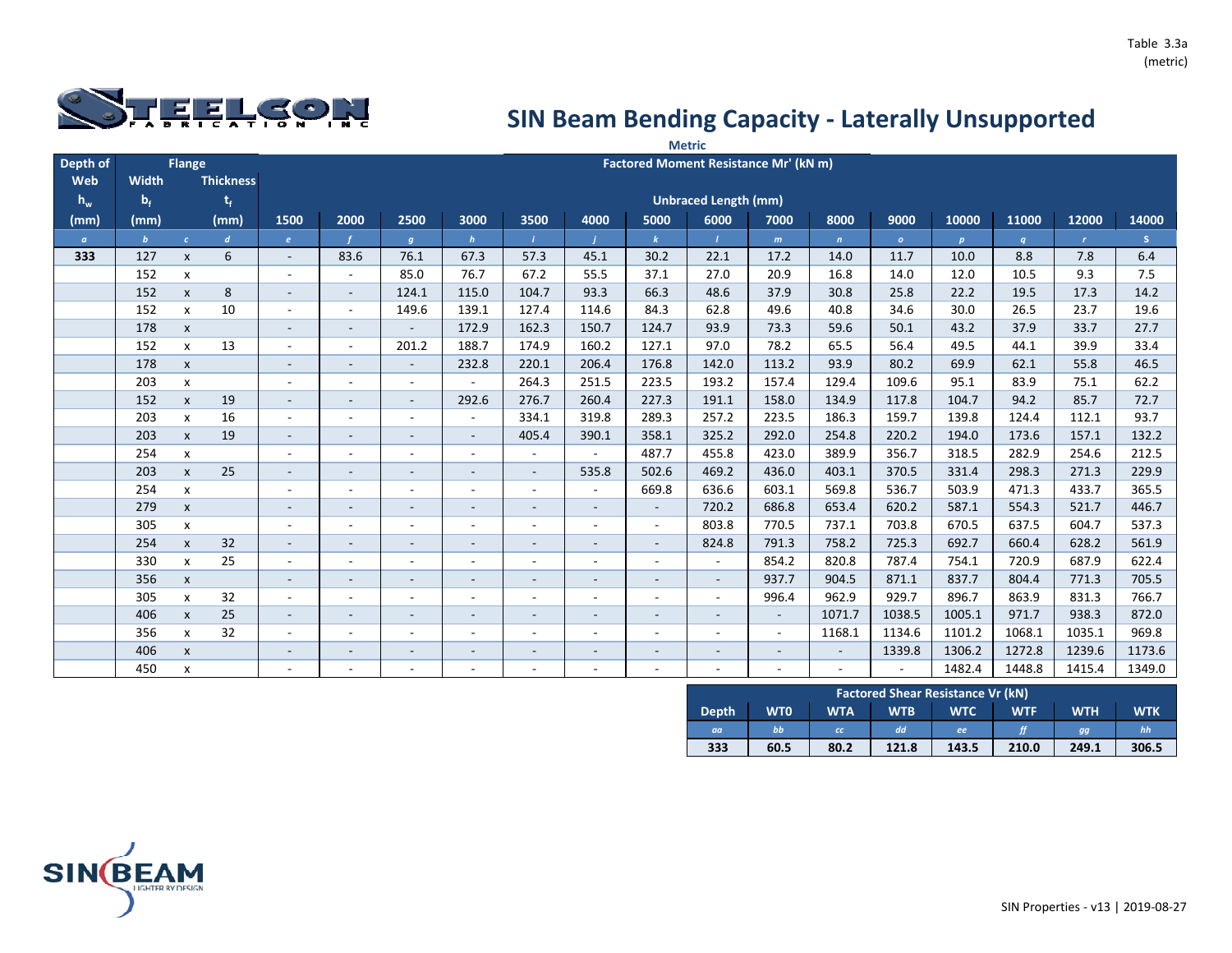

|          |              |                           |                  |                          |                          |                          |                          |                          |                          |                          | <b>Metric</b>               |                                       |              |              |                  |                  |              |        |
|----------|--------------|---------------------------|------------------|--------------------------|--------------------------|--------------------------|--------------------------|--------------------------|--------------------------|--------------------------|-----------------------------|---------------------------------------|--------------|--------------|------------------|------------------|--------------|--------|
| Depth of |              | <b>Flange</b>             |                  |                          |                          |                          |                          |                          |                          |                          |                             | Factored Moment Resistance Mr' (kN m) |              |              |                  |                  |              |        |
| Web      | Width        |                           | <b>Thickness</b> |                          |                          |                          |                          |                          |                          |                          |                             |                                       |              |              |                  |                  |              |        |
| $h_w$    | $b_f$        |                           | t,               |                          |                          |                          |                          |                          |                          |                          | <b>Unbraced Length (mm)</b> |                                       |              |              |                  |                  |              |        |
| (mm)     | (mm)         |                           | (mm)             | 1500                     | 2000                     | 2500                     | 3000                     | 3500                     | 4000                     | 5000                     | 6000                        | 7000                                  | 8000         | 9000         | 10000            | 11000            | 12000        | 14000  |
| $\alpha$ | $\mathbf{b}$ | $\epsilon$                | $\boldsymbol{d}$ | $\epsilon$               |                          | $\boldsymbol{g}$         | $\mathbf h$              |                          |                          | $\mathbf{k}$             | $\mathbf{I}$                | m                                     | $\mathbf{n}$ | $\mathbf{o}$ | $\boldsymbol{p}$ | $\boldsymbol{q}$ | $\mathbf{r}$ | S      |
| 440      | 127          | $\mathsf{x}$              | 6                | $\sim$                   | 110.1                    | 100.0                    | 87.8                     | 73.5                     | 57.0                     | 37.6                     | 27.0                        | 20.6                                  | 16.5         | 13.6         | 11.5             | 9.9              | 8.7          | 7.0    |
|          | 152          | $\pmb{\mathsf{x}}$        |                  | $\overline{\phantom{a}}$ | $\sim$                   | 111.8                    | 100.4                    | 87.2                     | 70.5                     | 46.4                     | 33.2                        | 25.2                                  | 20.0         | 16.5         | 13.9             | 11.9             | 10.5         | 8.3    |
|          | 152          | $\mathsf{x}$              | 8                | $\sim$                   | $\overline{\phantom{a}}$ | 163.3                    | 150.7                    | 136.2                    | 119.9                    | 82.0                     | 59.1                        | 45.2                                  | 36.1         | 29.8         | 25.3             | 21.9             | 19.3         | 15.5   |
|          | 152          | $\mathsf{x}$              | 10               | $\overline{\phantom{a}}$ | $\sim$                   | 196.5                    | 181.8                    | 165.0                    | 146.3                    | 102.4                    | 74.6                        | 57.8                                  | 46.7         | 39.0         | 33.3             | 29.1             | 25.8         | 21.0   |
|          | 178          | $\pmb{\mathsf{x}}$        |                  | $\overline{\phantom{a}}$ | $\sim$                   | $\overline{\phantom{a}}$ | 226.9                    | 212.1                    | 195.4                    | 157.3                    | 113.7                       | 87.1                                  | 69.7         | 57.7         | 48.9             | 42.4             | 37.3         | 30.1   |
|          | 152          | $\mathsf{x}$              | 13               |                          | $\sim$                   | 263.5                    | 245.2                    | 224.7                    | 202.2                    | 149.0                    | 111.1                       | 87.7                                  | 72.2         | 61.3         | 53.2             | 47.0             | 42.1         | 34.9   |
|          | 178          | $\pmb{\mathsf{x}}$        |                  | $\overline{\phantom{a}}$ | $\overline{\phantom{a}}$ | $\overline{\phantom{a}}$ | 304.6                    | 286.1                    | 265.7                    | 220.1                    | 165.9                       | 129.6                                 | 105.6        | 88.8         | 76.5             | 67.1             | 59.8         | 49.1   |
|          | 203          | $\mathsf{x}$              |                  | $\sim$                   | $\sim$                   | $\sim$                   | $\blacksquare$           | 345.6                    | 327.0                    | 284.9                    | 237.1                       | 183.4                                 | 148.1        | 123.5        | 105.7            | 92.2             | 81.7         | 66.5   |
|          | 152          | $\mathsf{x}$              | 19               | $\overline{\phantom{a}}$ |                          | 400.9                    | 377.4                    | 352.0                    | 325.2                    | 269.2                    | 207.8                       | 169.1                                 | 142.5        | 123.3        | 108.7            | 97.3             | 88.1         | 74.2   |
|          | 203          | $\mathsf{x}$              | 16               | $\overline{\phantom{a}}$ |                          | $\overline{\phantom{a}}$ | $\blacksquare$           | 435.5                    | 413.9                    | 366.3                    | 314.3                       | 252.8                                 | 207.1        | 174.9        | 151.3            | 133.3            | 119.1        | 98.3   |
|          | 203          | $\mathsf{x}$              | 19               |                          |                          | $\overline{\phantom{0}}$ | $\overline{\phantom{a}}$ | 527.0                    | 503.2                    | 451.6                    | 396.7                       | 334.4                                 | 277.1        | 236.4        | 206.2            | 182.9            | 164.4        | 136.9  |
|          | 254          | $\boldsymbol{\mathsf{x}}$ |                  |                          |                          | ٠                        | $\overline{\phantom{a}}$ |                          | $\overline{\phantom{a}}$ | 629.0                    | 577.8                       | 523.7                                 | 467.7        | 401.5        | 346.4            | 304.5            | 271.6        | 223.5  |
|          | 203          | $\mathsf{x}$              | 25               |                          | $\overline{\phantom{a}}$ | $\overline{\phantom{a}}$ | $\overline{\phantom{a}}$ | 714.7                    | 687.9                    | 632.0                    | 574.4                       | 516.4                                 | 452.0        | 390.8        | 344.4            | 308.1            | 278.9        | 234.8  |
|          | 254          | $\pmb{\mathsf{x}}$        |                  | $\overline{\phantom{a}}$ | $\blacksquare$           | $\overline{\phantom{a}}$ | $\overline{\phantom{a}}$ | $\sim$                   | $\overline{\phantom{a}}$ | 859.9                    | 804.2                       | 746.9                                 | 689.0        | 631.0        | 565.0            | 502.0            | 451.9        | 377.3  |
|          | 279          | $\mathsf{x}$              |                  | $\overline{\phantom{a}}$ | $\overline{\phantom{a}}$ | $\sim$                   | $\overline{\phantom{a}}$ | $\sim$                   | $\sim$                   | 972.8                    | 918.3                       | 861.8                                 | 804.3        | 746.3        | 688.3            | 621.5            | 557.9        | 463.6  |
|          | 305          | $\mathsf{x}$              |                  | $\overline{\phantom{a}}$ | $\blacksquare$           | ÷                        | $\overline{\phantom{a}}$ | $\sim$                   | $\blacksquare$           | $\overline{\phantom{a}}$ | 1031.9                      | 976.3                                 | 919.3        | 861.6        | 803.6            | 745.6            | 678.0        | 560.9  |
|          | 254          | $\pmb{\mathsf{x}}$        | 32               | $\overline{\phantom{a}}$ | $\sim$                   | $\overline{\phantom{a}}$ | $\overline{\phantom{a}}$ | $\sim$                   | $\sim$                   | 1099.7                   | 1041.9                      | 983.7                                 | 925.5        | 867.7        | 810.2            | 753.1            | 682.3        | 574.1  |
|          | 330          | $\mathsf{x}$              | 25               |                          | $\overline{\phantom{a}}$ | ۰                        | $\overline{\phantom{a}}$ | $\overline{\phantom{a}}$ | $\overline{\phantom{a}}$ | $\overline{\phantom{a}}$ | 1144.9                      | 1090.4                                | 1034.1       | 976.7        | 918.9            | 860.9            | 802.9        | 669.8  |
|          | 356          | $\pmb{\mathsf{X}}$        |                  | $\overline{\phantom{a}}$ | $\blacksquare$           | $\sim$                   | $\overline{\phantom{a}}$ | $\overline{\phantom{a}}$ | $\overline{\phantom{a}}$ | $\overline{\phantom{a}}$ | $\blacksquare$              | 1203.9                                | 1148.4       | 1091.7       | 1034.1           | 976.2            | 918.2        | 791.0  |
|          | 305          | X                         | 32               |                          | $\blacksquare$           | ÷                        | $\overline{\phantom{a}}$ |                          | ÷                        | $\overline{\phantom{a}}$ | 1319.6                      | 1261.9                                | 1203.7       | 1145.5       | 1087.4           | 1029.7           | 972.2        | 845.4  |
|          | 406          | $\pmb{\mathsf{X}}$        | 25               | $\overline{\phantom{a}}$ | $\overline{\phantom{a}}$ | $\overline{\phantom{a}}$ | $\overline{\phantom{a}}$ | $\overline{\phantom{a}}$ | $\overline{\phantom{a}}$ | $\overline{\phantom{a}}$ | $\sim$                      | 1429.4                                | 1375.9       | 1320.5       | 1263.9           | 1206.6           | 1148.8       | 1032.8 |
|          | 356          | X                         | 32               |                          |                          |                          |                          |                          | $\overline{a}$           |                          | $\sim$                      | 1539.5                                | 1481.9       | 1423.8       | 1365.5           | 1307.3           | 1249.4       | 1134.2 |
|          | 406          | $\pmb{\mathsf{X}}$        |                  | $\overline{\phantom{a}}$ | -                        | $\overline{\phantom{0}}$ | $\overline{\phantom{a}}$ | $\overline{\phantom{a}}$ | $\overline{\phantom{a}}$ | $\overline{\phantom{a}}$ | $\overline{\phantom{a}}$    | $\overline{\phantom{a}}$              | 1759.5       | 1701.9       | 1643.8           | 1585.6           | 1527.3       | 1411.3 |
|          | 450          | X                         |                  |                          |                          | ۰                        |                          |                          | ٠                        | $\overline{\phantom{a}}$ | $\sim$                      | L,                                    |              | 1940.1       | 1882.5           | 1824.4           | 1766.2       | 1649.8 |

|              |            |            |            | <b>Factored Shear Resistance Vr (kN)</b> |            |            |            |
|--------------|------------|------------|------------|------------------------------------------|------------|------------|------------|
| <b>Depth</b> | <b>WTO</b> | <b>WTA</b> | <b>WTB</b> | <b>WTC</b>                               | <b>WTF</b> | <b>WTH</b> | <b>WTK</b> |
| aa           | bb         | <b>CC</b>  | dd         | ee                                       |            | gg         | hh         |
| 440          | 77.7       | 103.5      | 158.3      | 186.8                                    | 274.7      | 329.1      | 405.0      |

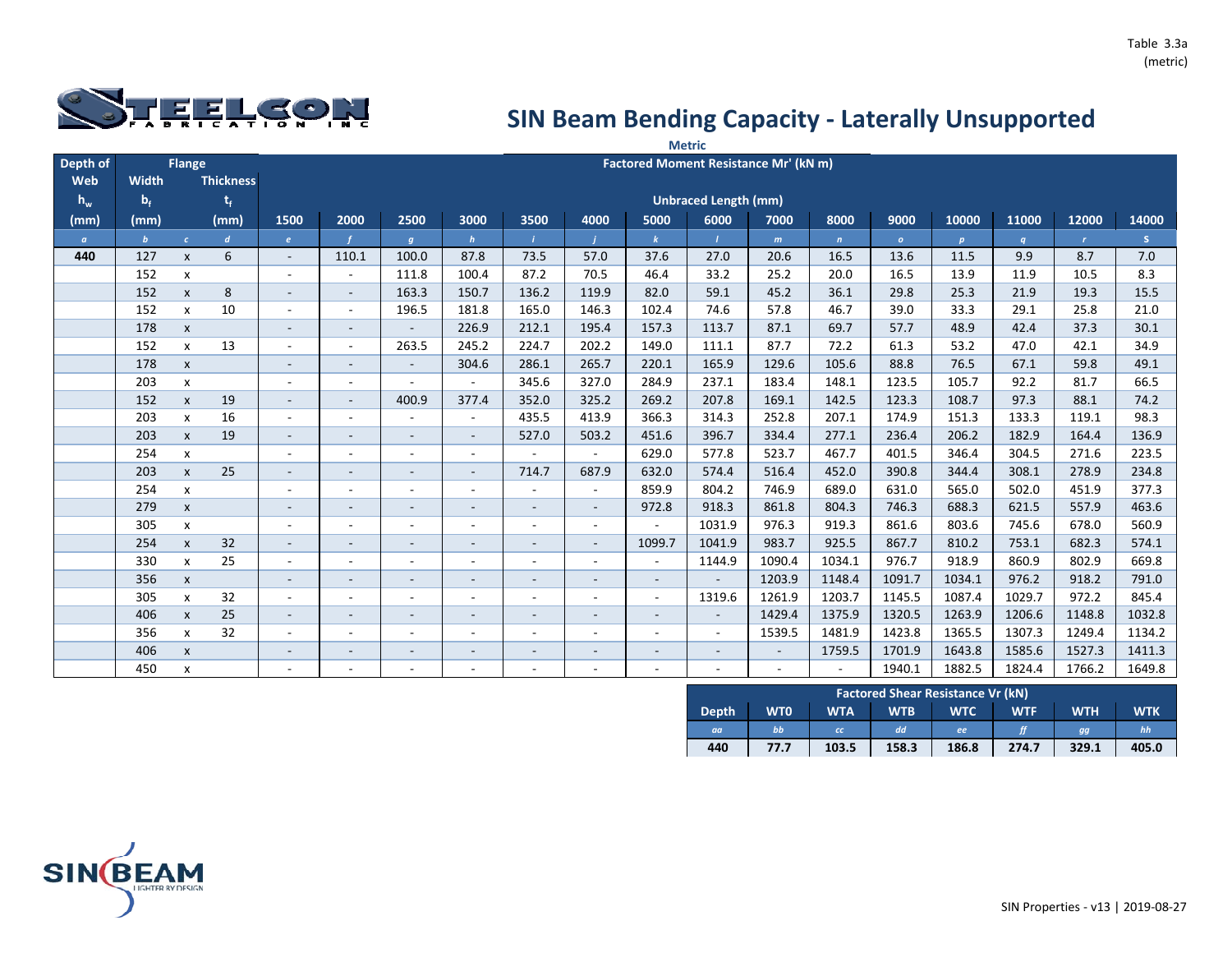

|                |              |                    |                  |                          |                          |                          |                          |                          |                          |                          | <b>Metric</b>               |                                       |              |              |                  |                  |              |        |
|----------------|--------------|--------------------|------------------|--------------------------|--------------------------|--------------------------|--------------------------|--------------------------|--------------------------|--------------------------|-----------------------------|---------------------------------------|--------------|--------------|------------------|------------------|--------------|--------|
| Depth of       |              | Flange             |                  |                          |                          |                          |                          |                          |                          |                          |                             | Factored Moment Resistance Mr' (kN m) |              |              |                  |                  |              |        |
| Web            | <b>Width</b> |                    | <b>Thickness</b> |                          |                          |                          |                          |                          |                          |                          |                             |                                       |              |              |                  |                  |              |        |
| $h_w$          | $b_f$        |                    | $t_{f}$          |                          |                          |                          |                          |                          |                          |                          | <b>Unbraced Length (mm)</b> |                                       |              |              |                  |                  |              |        |
| (mm)           | (mm)         |                    | (mm)             | 1500                     | 2000                     | 2500                     | 3000                     | 3500                     | 4000                     | 5000                     | 6000                        | 7000                                  | 8000         | 9000         | 10000            | 11000            | 12000        | 14000  |
| $\mathfrak{a}$ | $\mathbf{b}$ | $\epsilon$         | $\boldsymbol{d}$ | $\pmb{e}$                |                          | $\boldsymbol{g}$         | $\mathbf h$              |                          |                          | $\mathbf{k}$             | $\mathbf{I}$                | m                                     | $\mathbf{n}$ | $\mathbf{o}$ | $\boldsymbol{p}$ | $\boldsymbol{q}$ | $\mathbf{r}$ | S.     |
| 500            | 127          | $\mathsf{x}$       | 6                | $\overline{\phantom{a}}$ | 125.0                    | 113.4                    | 99.4                     | 82.5                     | 63.8                     | 41.9                     | 29.9                        | 22.7                                  | 18.0         | 14.7         | 12.4             | 10.6             | 9.3          | 7.4    |
|                | 152          | $\pmb{\mathsf{x}}$ |                  |                          |                          | 126.8                    | 113.7                    | 98.5                     | 79.1                     | 51.7                     | 36.8                        | 27.8                                  | 22.0         | 17.9         | 15.0             | 12.9             | 11.2         | 8.8    |
|                | 152          | $\mathsf{x}$       | 8                | $\overline{\phantom{a}}$ | $\sim$                   | 185.3                    | 170.8                    | 153.9                    | 134.9                    | 91.2                     | 65.3                        | 49.6                                  | 39.3         | 32.3         | 27.2             | 23.4             | 20.5         | 16.3   |
|                | 152          | $\pmb{\mathsf{x}}$ | 10               | $\overline{\phantom{a}}$ | $\sim$                   | 222.8                    | 205.8                    | 186.2                    | 164.2                    | 113.0                    | 81.7                        | 62.7                                  | 50.3         | 41.7         | 35.4             | 30.7             | 27.1         | 21.9   |
|                | 178          | $\pmb{\mathsf{x}}$ |                  | $\overline{\phantom{a}}$ | $\sim$                   | $\sim$                   | 257.3                    | 240.1                    | 220.7                    | 174.9                    | 125.3                       | 95.3                                  | 75.8         | 62.2         | 52.5             | 45.2             | 39.6         | 31.6   |
|                | 152          | $\mathsf{x}$       | 13               | $\overline{\phantom{a}}$ | $\sim$                   | 298.6                    | 277.1                    | 252.7                    | 225.8                    | 162.2                    | 119.6                       | 93.6                                  | 76.4         | 64.4         | 55.5             | 48.8             | 43.5         | 35.8   |
|                | 178          | $\pmb{\mathsf{x}}$ |                  | $\overline{\phantom{a}}$ | $\sim$                   | $\blacksquare$           | 345.0                    | 323.3                    | 299.1                    | 244.4                    | 180.4                       | 139.6                                 | 112.8        | 94.2         | 80.6             | 70.3             | 62.3         | 50.8   |
|                | 203          | $\pmb{\mathsf{X}}$ |                  | $\sim$                   | $\sim$                   | $\sim$                   | $\overline{\phantom{a}}$ | 391.3                    | 369.4                    | 319.4                    | 259.5                       | 199.1                                 | 159.5        | 132.1        | 112.3            | 97.4             | 85.8         | 69.3   |
|                | 152          | $\mathsf{x}$       | 19               |                          | $\overline{\phantom{a}}$ | 453.2                    | 424.9                    | 393.8                    | 360.8                    | 286.1                    | 218.4                       | 176.1                                 | 147.4        | 126.8        | 111.4            | 99.3             | 89.7         | 75.2   |
|                | 203          | $\mathsf{x}$       | 16               |                          | $\overline{\phantom{a}}$ | $\overline{a}$           | $\overline{\phantom{a}}$ | 492.5                    | 466.8                    | 409.3                    | 345.4                       | 270.8                                 | 220.0        | 184.5        | 158.6            | 139.0            | 123.6        | 101.2  |
|                | 203          | $\pmb{\mathsf{X}}$ | 19               |                          |                          | $\overline{\phantom{a}}$ | $\overline{\phantom{a}}$ | 595.2                    | 566.5                    | 503.3                    | 434.9                       | 354.3                                 | 291.2        | 246.8        | 214.0            | 188.9            | 169.1        | 140.0  |
|                | 254          | $\mathsf{x}$       |                  |                          |                          | ٠                        | $\overline{\phantom{a}}$ |                          | $\overline{\phantom{a}}$ | 708.1                    | 645.6                       | 578.5                                 | 507.6        | 424.6        | 364.0            | 318.2            | 282.5        | 230.7  |
|                | 203          | $\pmb{\mathsf{X}}$ | 25               |                          |                          | $\overline{\phantom{a}}$ | $\overline{\phantom{a}}$ | 805.6                    | 772.6                    | 702.4                    | 629.2                       | 554.8                                 | 467.7        | 402.1        | 352.9            | 314.6            | 284.0        | 238.1  |
|                | 254          | X                  |                  |                          |                          | ۰                        | $\overline{\phantom{a}}$ |                          | $\overline{\phantom{a}}$ | 965.7                    | 896.0                       | 823.4                                 | 749.4        | 672.6        | 584.6            | 517.2            | 463.8        | 385.0  |
|                | 279          | $\mathsf{x}$       |                  |                          | -                        | $\overline{\phantom{a}}$ |                          | $\sim$                   | $\sim$                   | 1095.5                   | 1027.9                      | 956.8                                 | 883.7        | 809.5        | 729.8            | 643.1            | 574.9        | 474.7  |
|                | 305          | $\mathsf{x}$       |                  |                          |                          | ٠                        |                          | $\overline{\phantom{a}}$ | $\blacksquare$           |                          | 1158.9                      | 1089.4                                | 1017.4       | 943.9        | 869.5            | 787.3            | 701.6        | 576.4  |
|                | 254          | $\mathsf{x}$       | 32               | $\overline{\phantom{a}}$ | $\sim$                   | $\overline{\phantom{a}}$ | $\overline{\phantom{a}}$ | $\overline{\phantom{a}}$ | $\overline{\phantom{a}}$ | 1233.1                   | 1159.8                      | 1085.1                                | 1010.1       | 935.2        | 860.6            | 769.9            | 694.8        | 582.1  |
|                | 330          | $\mathsf{x}$       | 25               | $\overline{\phantom{a}}$ |                          | ۰                        | $\overline{\phantom{a}}$ | $\overline{\phantom{a}}$ | $\sim$                   | $\overline{\phantom{a}}$ | 1288.8                      | 1221.1                                | 1150.5       | 1077.8       | 1004.0           | 929.5            | 845.0        | 690.7  |
|                | 356          | $\pmb{\mathsf{x}}$ |                  | $\overline{\phantom{a}}$ | $\overline{\phantom{a}}$ | $\overline{\phantom{0}}$ | $\overline{\phantom{a}}$ | $\sim$                   | $\sim$                   | $\sim$                   | 1417.7                      | 1352.0                                | 1282.8       | 1211.2       | 1138.1           | 1064.1           | 989.5        | 818.5  |
|                | 305          | X                  | 32               | $\overline{\phantom{a}}$ |                          | $\overline{\phantom{a}}$ | $\overline{\phantom{a}}$ | $\overline{\phantom{a}}$ | $\overline{\phantom{a}}$ | $\overline{\phantom{a}}$ | 1479.7                      | 1406.5                                | 1332.1       | 1257.1       | 1182.1           | 1107.2           | 1032.7       | 861.7  |
|                | 406          | $\mathsf{x}$       | 25               | $\sim$                   | $\sim$                   | $\sim$                   | $\overline{\phantom{a}}$ | $\overline{\phantom{a}}$ | $\overline{\phantom{a}}$ | $\overline{\phantom{a}}$ | $\overline{\phantom{a}}$    | 1611.1                                | 1545.1       | 1476.1       | 1404.9           | 1332.2           | 1258.5       | 1109.5 |
|                | 356          | X                  | 32               |                          | $\overline{\phantom{a}}$ | $\overline{\phantom{0}}$ | ۰                        | $\overline{\phantom{a}}$ | -                        | $\overline{\phantom{a}}$ | $\sim$                      | 1726.3                                | 1653.3       | 1579.0       | 1504.1           | 1429.1           | 1354.1       | 1204.8 |
|                | 406          | $\pmb{\mathsf{x}}$ |                  | $\overline{\phantom{a}}$ | $\overline{\phantom{a}}$ | $\overline{\phantom{a}}$ | $\overline{\phantom{a}}$ | $\sim$                   | $\overline{\phantom{a}}$ | $\overline{\phantom{a}}$ | $\sim$                      | $\overline{\phantom{a}}$              | 1972.9       | 1900.0       | 1825.9           | 1751.2           | 1676.1       | 1526.2 |
|                | 450          | X                  |                  |                          |                          |                          |                          |                          |                          |                          |                             | ÷,                                    | 2245.7       | 2174.3       | 2101.3           | 2027.2           | 1952.5       | 1802.5 |

|              |            |            |            | <b>Factored Shear Resistance Vr (kN)</b> |            |            |            |
|--------------|------------|------------|------------|------------------------------------------|------------|------------|------------|
| <b>Depth</b> | <b>WTO</b> | <b>WTA</b> | <b>WTB</b> | <b>WTC</b>                               | <b>WTF</b> | <b>WTH</b> | <b>WTK</b> |
| aa           | bb         | <b>CC</b>  | dd         | ee                                       |            | gg         | hh         |
| 500          | 87.2       | 116.4      | 178.7      | 211.0                                    | 311.0      | 374.0      | 460.2      |

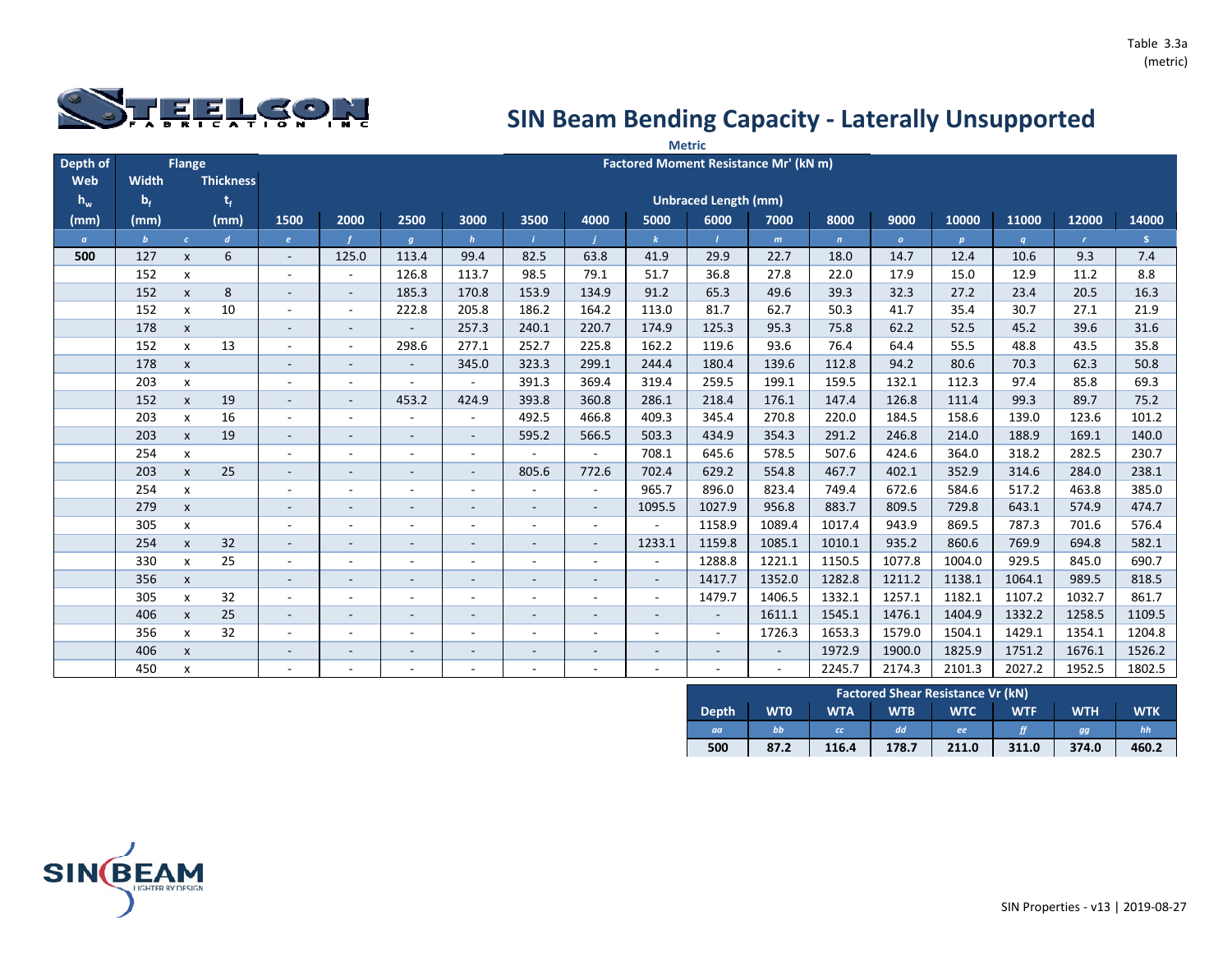

|          |              |                    |                  |                          |                          |                          |                          |                          |                          |                          | <b>Metric</b>               |                                       |              |              |              |                  |              |        |
|----------|--------------|--------------------|------------------|--------------------------|--------------------------|--------------------------|--------------------------|--------------------------|--------------------------|--------------------------|-----------------------------|---------------------------------------|--------------|--------------|--------------|------------------|--------------|--------|
| Depth of |              | Flange             |                  |                          |                          |                          |                          |                          |                          |                          |                             | Factored Moment Resistance Mr' (kN m) |              |              |              |                  |              |        |
| Web      | <b>Width</b> |                    | <b>Thickness</b> |                          |                          |                          |                          |                          |                          |                          |                             |                                       |              |              |              |                  |              |        |
| $h_w$    | $b_f$        |                    | $t_{f}$          |                          |                          |                          |                          |                          |                          |                          | <b>Unbraced Length (mm)</b> |                                       |              |              |              |                  |              |        |
| (mm)     | (mm)         |                    | (mm)             | 1500                     | 2000                     | 2500                     | 3000                     | 3500                     | 4000                     | 5000                     | 6000                        | 7000                                  | 8000         | 9000         | 10000        | 11000            | 12000        | 14000  |
| $\alpha$ | $\mathbf{b}$ | $\epsilon$         | $\boldsymbol{d}$ | $\pmb{e}$                |                          | $\boldsymbol{g}$         | $\mathbf{h}$             |                          |                          | $\mathbf{k}$             |                             | m                                     | $\mathbf{n}$ | $\mathbf{o}$ | $\mathbf{p}$ | $\boldsymbol{q}$ | $\mathbf{r}$ | S.     |
| 610      | 127          | $\mathsf{x}$       | 6                | $\overline{\phantom{a}}$ | 152.3                    | 137.9                    | 120.6                    | 99.2                     | 76.5                     | 49.8                     | 35.3                        | 26.5                                  | 20.8         | 16.9         | 14.1         | 12.0             | 10.4         | 8.1    |
|          | 152          | $\mathsf{x}$       |                  |                          |                          | 154.3                    | 138.1                    | 119.2                    | 95.0                     | 61.7                     | 43.6                        | 32.7                                  | 25.6         | 20.7         | 17.2         | 14.6             | 12.6         | 9.8    |
|          | 152          | $\mathsf{x}$       | 8                | $\sim$                   | $\sim$                   | 225.5                    | 207.5                    | 186.5                    | 162.6                    | 108.3                    | 76.8                        | 57.8                                  | 45.5         | 37.0         | 30.9         | 26.3             | 22.8         | 17.9   |
|          | 152          | $\mathsf{x}$       | 10               |                          | $\sim$                   | 271.0                    | 249.7                    | 225.1                    | 197.2                    | 133.1                    | 95.2                        | 72.2                                  | 57.3         | 47.0         | 39.5         | 34.0             | 29.7         | 23.6   |
|          | 178          | $\mathsf{x}$       |                  | $\overline{\phantom{a}}$ | ۰                        | $\sim$                   | 312.9                    | 291.4                    | 266.9                    | 207.4                    | 147.3                       | 111.0                                 | 87.4         | 71.1         | 59.4         | 50.7             | 44.1         | 34.7   |
|          | 152          | $\pmb{\mathsf{x}}$ | 13               | $\overline{\phantom{a}}$ | $\sim$                   | 362.7                    | 335.4                    | 304.1                    | 269.2                    | 187.4                    | 136.3                       | 105.2                                 | 84.8         | 70.6         | 60.3         | 52.5             | 46.5         | 37.8   |
|          | 178          | $\pmb{\mathsf{X}}$ |                  | $\overline{\phantom{a}}$ | $\overline{\phantom{a}}$ | $\sim$                   | 418.9                    | 391.3                    | 360.3                    | 288.8                    | 208.0                       | 159.0                                 | 126.9        | 104.8        | 88.8         | 76.8             | 67.5         | 54.2   |
|          | 203          | $\pmb{\mathsf{X}}$ |                  | $\overline{\phantom{a}}$ | ÷.                       | $\sim$                   | $\sim$                   | 475.0                    | 447.2                    | 382.8                    | 302.0                       | 229.2                                 | 181.7        | 148.9        | 125.3        | 107.7            | 94.1         | 74.9   |
|          | 152          | $\pmb{\mathsf{X}}$ | 19               | $\sim$                   | $\sim$                   | 548.9                    | 511.8                    | 470.3                    | 425.3                    | 319.2                    | 239.5                       | 190.4                                 | 157.5        | 134.2        | 116.9        | 103.5            | 93.0         | 77.4   |
|          | 203          | $\pmb{\mathsf{x}}$ | 16               | $\overline{\phantom{a}}$ | $\sim$                   | ۰                        | $\blacksquare$           | 596.8                    | 563.6                    | 488.0                    | 398.1                       | 305.9                                 | 245.5        | 203.6        | 173.3        | 150.4            | 132.7        | 107.3  |
|          | 203          | $\pmb{\mathsf{X}}$ | 19               |                          | $\overline{\phantom{a}}$ | $\sim$                   | $\overline{\phantom{a}}$ | 720.1                    | 682.3                    | 597.6                    | 503.4                       | 393.5                                 | 319.4        | 267.7        | 229.9        | 201.2            | 178.9        | 146.4  |
|          | 254          | $\mathsf{x}$       |                  |                          |                          | $\sim$                   | $\overline{\phantom{a}}$ | $\sim$                   | 926.2                    | 852.9                    | 769.3                       | 677.5                                 | 568.5        | 470.3        | 399.2        | 345.9            | 304.6        | 245.4  |
|          | 203          | $\pmb{\mathsf{x}}$ | 25               | $\overline{\phantom{a}}$ | $\overline{\phantom{a}}$ | $\overline{\phantom{a}}$ | $\overline{\phantom{a}}$ | 971.6                    | 926.8                    | 829.3                    | 724.9                       | 604.4                                 | 499.7        | 425.5        | 370.4        | 328.1            | 294.6        | 244.9  |
|          | 254          | X                  |                  |                          |                          | ۰                        | $\overline{\phantom{a}}$ |                          | $\overline{\phantom{a}}$ | 1158.5                   | 1061.8                      | 959.0                                 | 852.4        | 725.2        | 624.6        | 548.1            | 488.3        | 401.0  |
|          | 279          | $\pmb{\mathsf{X}}$ |                  |                          |                          | $\overline{\phantom{a}}$ |                          | $\overline{\phantom{a}}$ | $\sim$                   | 1319.6                   | 1227.0                      | 1127.5                                | 1023.3       | 916.0        | 786.3        | 687.0            | 609.7        | 497.6  |
|          | 305          | X                  |                  |                          |                          | ۰                        |                          | $\overline{\phantom{a}}$ | $\sim$                   | 1478.7                   | 1390.2                      | 1294.1                                | 1192.6       | 1087.3       | 974.0        | 847.6            | 749.5        | 608.1  |
|          | 254          | $\mathsf{x}$       | 32               |                          |                          | $\overline{\phantom{0}}$ |                          | $\sim$                   | $\sim$                   | 1475.0                   | 1370.7                      | 1262.3                                | 1152.0       | 1040.9       | 907.0        | 803.0            | 720.8        | 598.9  |
|          | 330          | $\mathsf{x}$       | 25               | $\overline{\phantom{a}}$ | $\blacksquare$           | ۰                        | $\overline{\phantom{a}}$ | $\overline{\phantom{a}}$ | $\overline{\phantom{a}}$ | $\blacksquare$           | 1551.5                      | 1458.9                                | 1360.2       | 1257.2       | 1151.2       | 1031.6           | 909.1        | 733.3  |
|          | 356          | $\mathsf{x}$       |                  |                          | $\overline{\phantom{a}}$ | Ξ.                       | $\overline{\phantom{a}}$ | $\overline{\phantom{a}}$ | $\sim$                   | $\blacksquare$           | 1711.0                      | 1621.9                                | 1526.2       | 1425.7       | 1321.6       | 1214.9           | 1090.0       | 874.4  |
|          | 305          | $\mathsf{x}$       | 32               | ۰.                       | $\sim$                   | $\overline{\phantom{a}}$ | $\overline{\phantom{a}}$ | $\sim$                   | $\overline{\phantom{a}}$ | $\sim$                   | 1770.0                      | 1666.1                                | 1558.5       | 1448.8       | 1338.1       | 1220.4           | 1088.4       | 895.4  |
|          | 406          | $\mathsf{x}$       | 25               | $\sim$                   | $\sim$                   | $\overline{\phantom{a}}$ | $\overline{\phantom{a}}$ | $\sim$                   | $\sim$                   | $\overline{\phantom{a}}$ | $\sim$                      | 1943.2                                | 1853.6       | 1758.3       | 1658.6       | 1555.4           | 1449.7       | 1208.8 |
|          | 356          | $\mathsf{x}$       | 32               |                          | $\overline{\phantom{a}}$ | ٠.                       | $\overline{\phantom{a}}$ | $\overline{\phantom{a}}$ | $\overline{\phantom{a}}$ | $\blacksquare$           | 2163.7                      | 2065.0                                | 1961.4       | 1854.4       | 1745.3       | 1635.0           | 1524.0       | 1269.8 |
|          | 406          | $\pmb{\mathsf{x}}$ |                  |                          | $\overline{\phantom{a}}$ | $\sim$                   | $\overline{\phantom{a}}$ | $\overline{\phantom{a}}$ | $\overline{\phantom{a}}$ | $\overline{\phantom{a}}$ | $\sim$                      | 2459.1                                | 2360.0       | 2256.6       | 2150.2       | 2041.6           | 1931.8       | 1710.0 |
|          | 450          | X                  |                  |                          |                          | ٠                        |                          |                          | ٠                        |                          |                             |                                       | 2698.8       | 2598.8       | 2495.1       | 2388.7           | 2280.3       | 2060.2 |

|              |            |            |            | <b>Factored Shear Resistance Vr (kN)</b> |            |            |            |
|--------------|------------|------------|------------|------------------------------------------|------------|------------|------------|
| <b>Depth</b> | <b>WTO</b> | <b>WTA</b> | <b>WTB</b> | <b>WTC</b>                               | <b>WTF</b> | <b>WTH</b> | <b>WTK</b> |
| aa           | bb         | cc         | dd         | ee                                       |            | gg         | hh         |
| 610          | 104.4      | 139.9      | 215.8      | 255.0                                    | 377.0      | 456.0      | 561.1      |

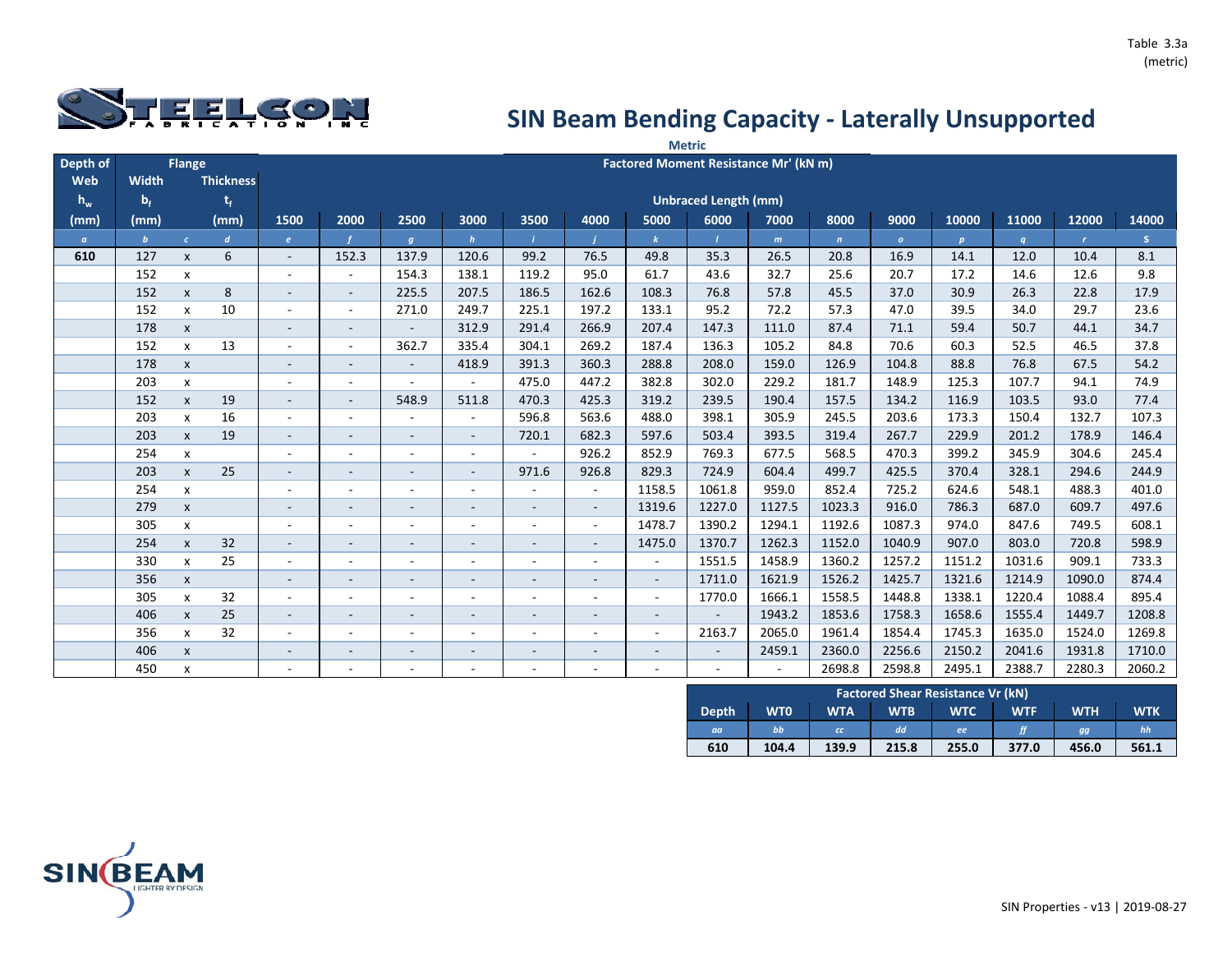

|          |              |                    |                  |                          |                          |                          |                          |                          |                          |                          | <b>Metric</b>               |                                       |              |          |                  |        |              |        |
|----------|--------------|--------------------|------------------|--------------------------|--------------------------|--------------------------|--------------------------|--------------------------|--------------------------|--------------------------|-----------------------------|---------------------------------------|--------------|----------|------------------|--------|--------------|--------|
| Depth of |              | Flange             |                  |                          |                          |                          |                          |                          |                          |                          |                             | Factored Moment Resistance Mr' (kN m) |              |          |                  |        |              |        |
| Web      | Width        |                    | <b>Thickness</b> |                          |                          |                          |                          |                          |                          |                          |                             |                                       |              |          |                  |        |              |        |
| $h_w$    | $b_f$        |                    | $t_{f}$          |                          |                          |                          |                          |                          |                          |                          | <b>Unbraced Length (mm)</b> |                                       |              |          |                  |        |              |        |
| (mm)     | (mm)         |                    | (mm)             | 1500                     | 2000                     | 2500                     | 3000                     | 3500                     | 4000                     | 5000                     | 6000                        | 7000                                  | 8000         | 9000     | 10000            | 11000  | 12000        | 14000  |
| $\alpha$ | $\mathbf{b}$ | $\epsilon$         | $\boldsymbol{d}$ | e                        |                          | g                        | h                        |                          |                          | $\mathbf{k}$             | $\mathcal{L}$               | m                                     | $\mathbf{n}$ | $\sigma$ | $\boldsymbol{p}$ | q      | $\mathbf{r}$ | S.     |
| 750      | 127          | $\mathsf{x}$       | 6                | $\sim$                   | 187.2                    | 169.4                    | 147.8                    | 120.9                    | 93.0                     | 60.2                     | 42.4                        | 31.6                                  | 24.7         | 19.9     | 16.4             | 13.9   | 11.9         | 9.2    |
|          | 152          | $\pmb{\mathsf{x}}$ |                  |                          | $\sim$                   | 189.6                    | 169.4                    | 145.8                    | 115.6                    | 74.8                     | 52.5                        | 39.1                                  | 30.4         | 24.5     | 20.2             | 17.0   | 14.6         | 11.2   |
|          | 152          | $\pmb{\mathsf{x}}$ | 8                | $\sim$                   | $\sim$                   | 277.0                    | 254.6                    | 228.3                    | 198.2                    | 130.7                    | 92.1                        | 68.8                                  | 53.7         | 43.3     | 35.9             | 30.3   | 26.1         | 20.2   |
|          | 152          | $\pmb{\mathsf{x}}$ | 10               | $\sim$                   | $\sim$                   | 332.8                    | 306.2                    | 275.1                    | 239.7                    | 159.4                    | 113.0                       | 85.0                                  | 66.8         | 54.2     | 45.2             | 38.5   | 33.4         | 26.2   |
|          | 178          | $\pmb{\mathsf{x}}$ |                  |                          | $\sim$                   | $\overline{\phantom{a}}$ | 384.2                    | 357.2                    | 326.4                    | 250.0                    | 176.3                       | 131.9                                 | 103.0        | 83.1     | 68.9             | 58.4   | 50.3         | 39.0   |
|          | 152          | $\pmb{\mathsf{x}}$ | 13               |                          | $\sim$                   | 444.9                    | 410.4                    | 370.4                    | 325.3                    | 221.1                    | 158.8                       | 121.0                                 | 96.4         | 79.4     | 67.1             | 57.8   | 50.7         | 40.6   |
|          | 178          | $\pmb{\mathsf{X}}$ |                  |                          | $\overline{\phantom{a}}$ | $\overline{\phantom{a}}$ | 513.7                    | 478.8                    | 439.2                    | 343.8                    | 245.0                       | 185.2                                 | 146.3        | 119.6    | 100.3            | 85.9   | 74.9         | 59.2   |
|          | 203          | X                  |                  |                          | $\blacksquare$           | $\overline{\phantom{a}}$ | $\overline{\phantom{a}}$ | 582.4                    | 547.2                    | 464.6                    | 358.5                       | 269.6                                 | 211.7        | 171.9    | 143.3            | 122.1  | 105.8        | 82.8   |
|          | 152          | $\pmb{\mathsf{X}}$ | 19               |                          |                          | 671.8                    | 623.4                    | 568.6                    | 508.1                    | 364.9                    | 269.2                       | 210.7                                 | 172.0        | 144.8    | 124.9            | 109.8  | 97.9         | 80.6   |
|          | 203          | $\mathsf{x}$       | 16               |                          | $\overline{\phantom{a}}$ |                          | $\sim$                   | 730.7                    | 688.1                    | 589.4                    | 466.0                       | 353.9                                 | 280.8        | 230.3    | 194.0            | 166.8  | 145.9        | 116.2  |
|          | 203          | $\pmb{\mathsf{x}}$ | 19               |                          | $\overline{\phantom{0}}$ | $\overline{\phantom{a}}$ |                          | 880.5                    | 831.2                    | 718.7                    | 583.8                       | 447.9                                 | 358.9        | 297.3    | 252.6            | 219.1  | 193.1        | 155.9  |
|          | 254          | X                  |                  |                          | ٠                        |                          | $\overline{\phantom{a}}$ | $\sim$                   | 1134.4                   | 1039.0                   | 928.2                       | 804.3                                 | 652.4        | 534.0    | 448.7            | 385.0  | 336.1        | 266.7  |
|          | 203          | $\mathsf{x}$       | 25               |                          | $\overline{\phantom{a}}$ | $\overline{\phantom{a}}$ | $\overline{\phantom{a}}$ | 1184.7                   | 1124.5                   | 990.4                    | 842.9                       | 668.9                                 | 545.7        | 459.4    | 396.1            | 348.0  | 310.3        | 255.2  |
|          | 254          | $\pmb{\mathsf{X}}$ |                  |                          | ۰                        | $\overline{\phantom{a}}$ | $\sim$                   | $\sim$                   | 1522.7                   | 1405.6                   | 1273.1                      | 1129.0                                | 963.2        | 800.3    | 682.1            | 593.1  | 524.1        | 424.7  |
|          | 279          | $\pmb{\mathsf{x}}$ |                  |                          | $\overline{\phantom{a}}$ | $\overline{\phantom{a}}$ | $\overline{\phantom{a}}$ | $\sim$                   | $\sim$                   | 1607.1                   | 1481.7                      | 1344.0                                | 1196.9       | 1022.2   | 866.8            | 750.3  | 660.3        | 531.3  |
|          | 305          | X                  |                  |                          | $\overline{\phantom{a}}$ | $\overline{\phantom{a}}$ | $\sim$                   | $\overline{\phantom{a}}$ | $\sim$                   | 1805.3                   | 1686.7                      | 1555.3                                | 1413.7       | 1264.3   | 1083.1           | 933.7  | 818.5        | 654.4  |
|          | 254          | $\pmb{\mathsf{x}}$ | 32               | $\overline{\phantom{a}}$ | $\overline{\phantom{a}}$ | $\overline{\phantom{a}}$ | $\overline{\phantom{a}}$ | $\overline{\phantom{a}}$ | $\sim$                   | 1783.8                   | 1636.5                      | 1480.2                                | 1318.2       | 1125.6   | 970.1            | 852.0  | 759.4        | 624.2  |
|          | 330          | $\mathsf{x}$       | 25               |                          | $\overline{\phantom{a}}$ | ٠                        | $\overline{\phantom{a}}$ | $\overline{\phantom{a}}$ | ٠                        |                          | 1888.5                      | 1763.1                                | 1627.0       | 1482.5   | 1331.3           | 1145.4 | 1000.7       | 795.1  |
|          | 356          | $\pmb{\mathsf{X}}$ |                  | $\sim$                   | $\overline{\phantom{a}}$ | $\overline{\phantom{a}}$ | $\overline{\phantom{a}}$ | $\overline{\phantom{a}}$ | $\overline{\phantom{a}}$ | $\blacksquare$           | 2087.5                      | 1967.8                                | 1837.2       | 1697.5   | 1550.7           | 1388.0 | 1208.8       | 955.0  |
|          | 305          | $\mathsf{x}$       | 32               |                          |                          | $\overline{\phantom{a}}$ |                          | $\overline{\phantom{a}}$ | $\overline{\phantom{a}}$ | 2275.6                   | 2140.5                      | 1994.1                                | 1839.7       | 1679.7   | 1510.8           | 1315.7 | 1164.2       | 945.5  |
|          | 406          | $\mathsf{x}$       | 25               | $\sim$                   | $\overline{\phantom{a}}$ | $\overline{\phantom{a}}$ | $\overline{\phantom{a}}$ | $\overline{\phantom{a}}$ | $\overline{\phantom{a}}$ | $\overline{\phantom{a}}$ |                             | 2369.3                                | 2248.9       | 2118.9   | 1980.8           | 1836.0 | 1685.7       | 1337.7 |
|          | 356          | $\mathsf{x}$       | 32               |                          | ٠                        | ٠                        |                          |                          | ۰                        | $\sim$                   | 2633.3                      | 2497.3                                | 2351.5       | 2198.5   | 2040.2           | 1878.2 | 1691.2       | 1358.2 |
|          | 406          | $\mathsf{x}$       |                  |                          | $\overline{\phantom{a}}$ | $\overline{\phantom{a}}$ |                          | $\overline{\phantom{a}}$ | $\overline{\phantom{a}}$ | $\overline{\phantom{a}}$ | $\sim$                      | 2990.8                                | 2854.0       | 2708.8   | 2557.0           | 2400.1 | 2239.6       | 1875.7 |
|          | 450          | x                  |                  |                          | $\overline{\phantom{a}}$ | ٠                        |                          | $\sim$                   | ٠                        | $\overline{\phantom{a}}$ | $\overline{\phantom{a}}$    |                                       | 3278.5       | 3140.1   | 2994.3           | 2842.5 | 2686.2       | 2363.7 |

|              |            |            |            | <b>Factored Shear Resistance Vr (kN)</b> |            |            |            |
|--------------|------------|------------|------------|------------------------------------------|------------|------------|------------|
| <b>Depth</b> | <b>WTO</b> | <b>WTA</b> | <b>WTB</b> | <b>WTC</b>                               | <b>WTF</b> | <b>WTH</b> | <b>WTK</b> |
| aa           | bb         | cc         | dd         | ee                                       |            | gg         | hh         |
| 750          | 126.2      | 169.9      | 263.2      | 311.3                                    | 461.5      | 561.0      | 690.3      |

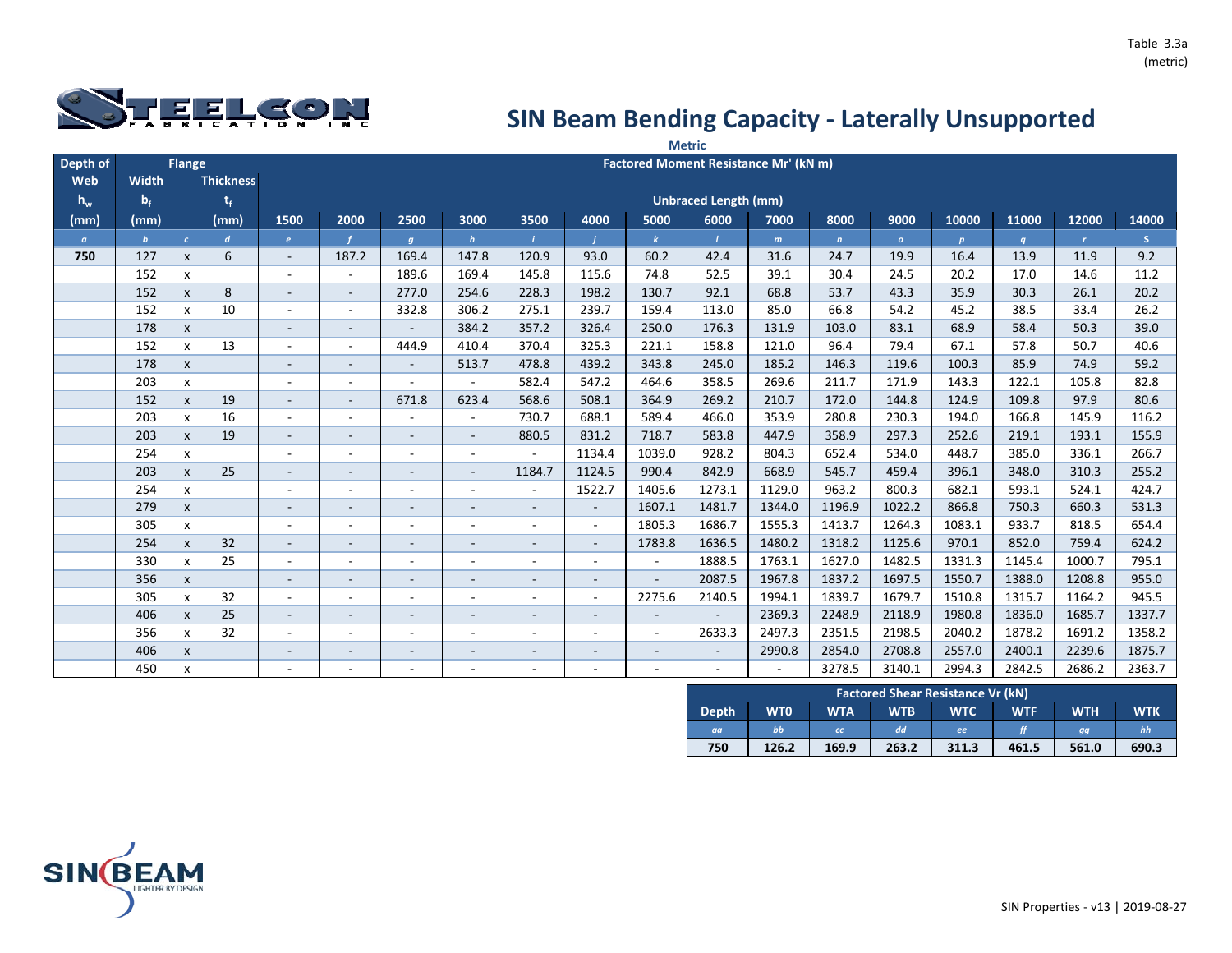

|          |              |                    |                  |                          |                          |                          |                          |                          |                          |                          | <b>Metric</b>               |                                       |              |          |                  |        |              |        |
|----------|--------------|--------------------|------------------|--------------------------|--------------------------|--------------------------|--------------------------|--------------------------|--------------------------|--------------------------|-----------------------------|---------------------------------------|--------------|----------|------------------|--------|--------------|--------|
| Depth of |              | Flange             |                  |                          |                          |                          |                          |                          |                          |                          |                             | Factored Moment Resistance Mr' (kN m) |              |          |                  |        |              |        |
| Web      | Width        |                    | <b>Thickness</b> |                          |                          |                          |                          |                          |                          |                          |                             |                                       |              |          |                  |        |              |        |
| $h_w$    | $b_f$        |                    | $t_{f}$          |                          |                          |                          |                          |                          |                          |                          | <b>Unbraced Length (mm)</b> |                                       |              |          |                  |        |              |        |
| (mm)     | (mm)         |                    | (mm)             | 1500                     | 2000                     | 2500                     | 3000                     | 3500                     | 4000                     | 5000                     | 6000                        | 7000                                  | 8000         | 9000     | 10000            | 11000  | 12000        | 14000  |
| $\alpha$ | $\mathbf{b}$ | $\epsilon$         | $\boldsymbol{d}$ | e                        |                          | g                        | h                        |                          |                          | $\mathbf{k}$             | $\mathcal{L}$               | m                                     | $\mathbf{n}$ | $\sigma$ | $\boldsymbol{p}$ | q      | $\mathbf{r}$ | S.     |
| 900      | 127          | $\mathsf{x}$       | 6                | $\sim$                   | 224.5                    | 203.0                    | 176.9                    | 144.1                    | 110.7                    | 71.5                     | 50.1                        | 37.2                                  | 28.9         | 23.1     | 19.0             | 16.0   | 13.7         | 10.4   |
|          | 152          | $\pmb{\mathsf{x}}$ |                  |                          | $\sim$                   | 227.3                    | 203.0                    | 174.3                    | 137.8                    | 88.8                     | 62.2                        | 46.2                                  | 35.7         | 28.6     | 23.5             | 19.7   | 16.8         | 12.8   |
|          | 152          | $\pmb{\mathsf{x}}$ | 8                | $\sim$                   | $\sim$                   | 332.1                    | 305.0                    | 273.1                    | 236.5                    | 154.9                    | 108.7                       | 80.9                                  | 62.8         | 50.4     | 41.5             | 34.9   | 29.9         | 22.8   |
|          | 152          | $\pmb{\mathsf{x}}$ | 10               | $\sim$                   | $\sim$                   | 398.9                    | 366.6                    | 328.7                    | 285.5                    | 188.2                    | 132.6                       | 99.1                                  | 77.3         | 62.4     | 51.7             | 43.7   | 37.6         | 29.1   |
|          | 178          | $\pmb{\mathsf{x}}$ |                  |                          | $\sim$                   | $\overline{\phantom{a}}$ | 460.4                    | 427.7                    | 390.2                    | 296.1                    | 207.9                       | 154.7                                 | 120.2        | 96.5     | 79.5             | 66.9   | 57.3         | 43.9   |
|          | 152          | $\pmb{\mathsf{x}}$ | 13               |                          | $\sim$                   | 533.0                    | 490.7                    | 441.5                    | 385.7                    | 258.3                    | 183.8                       | 138.9                                 | 109.6        | 89.4     | 74.9             | 64.1   | 55.8         | 44.0   |
|          | 178          | $\pmb{\mathsf{X}}$ |                  |                          | $\overline{\phantom{a}}$ | $\overline{\phantom{a}}$ | 615.2                    | 572.5                    | 523.8                    | 403.8                    | 285.8                       | 214.5                                 | 168.1        | 136.3    | 113.4            | 96.4   | 83.4         | 65.1   |
|          | 203          | X                  |                  |                          | $\blacksquare$           | $\overline{\phantom{a}}$ |                          | 697.4                    | 654.3                    | 552.5                    | 420.5                       | 314.2                                 | 245.1        | 197.7    | 163.7            | 138.5  | 119.2        | 92.1   |
|          | 152          | $\pmb{\mathsf{X}}$ | 19               |                          |                          | 803.4                    | 743.2                    | 674.1                    | 597.2                    | 416.6                    | 303.2                       | 234.3                                 | 189.0        | 157.6    | 134.7            | 117.4  | 104.0        | 84.6   |
|          | 203          | $\mathsf{x}$       | 16               |                          | $\overline{\phantom{a}}$ |                          | $\sim$                   | 874.2                    | 821.6                    | 698.6                    | 541.1                       | 407.5                                 | 320.6        | 260.8    | 217.8            | 185.8  | 161.3        | 126.7  |
|          | 203          | $\pmb{\mathsf{x}}$ | 19               |                          | $\overline{\phantom{0}}$ | $\overline{\phantom{a}}$ | $\overline{\phantom{a}}$ | 1052.3                   | 990.9                    | 848.8                    | 671.0                       | 509.6                                 | 404.3        | 331.7    | 279.3            | 240.2  | 210.1        | 167.3  |
|          | 254          | X                  |                  |                          | ٠                        |                          | $\sim$                   | $\sim$                   | 1357.2                   | 1238.6                   | 1098.9                      | 940.6                                 | 746.7        | 606.3    | 505.4            | 430.3  | 372.9        | 291.9  |
|          | 203          | $\mathsf{x}$       | 25               |                          | $\overline{\phantom{a}}$ | $\overline{\phantom{a}}$ | $\overline{\phantom{a}}$ | 1412.9                   | 1336.2                   | 1162.5                   | 963.0                       | 743.7                                 | 599.8        | 499.8    | 427.0            | 372.1  | 329.4        | 267.8  |
|          | 254          | $\pmb{\mathsf{X}}$ |                  |                          | ۰                        | $\overline{\phantom{a}}$ | $\sim$                   | $\sim$                   | 1818.9                   | 1670.3                   | 1499.0                      | 1309.3                                | 1079.0       | 887.8    | 749.8            | 646.5  | 566.9        | 453.4  |
|          | 279          | $\pmb{\mathsf{x}}$ |                  |                          | $\overline{\phantom{a}}$ | $\overline{\phantom{a}}$ | $\overline{\phantom{a}}$ | $\blacksquare$           | $\overline{\phantom{a}}$ | 1915.0                   | 1754.5                      | 1575.1                                | 1380.4       | 1143.0   | 960.7            | 824.8  | 720.3        | 571.8  |
|          | 305          | X                  |                  |                          | $\overline{\phantom{a}}$ | $\overline{\phantom{a}}$ | $\sim$                   | $\overline{\phantom{a}}$ | $\blacksquare$           | 2155.1                   | 2004.3                      | 1834.7                                | 1649.2       | 1444.5   | 1209.3           | 1034.1 | 899.7        | 709.6  |
|          | 254          | $\pmb{\mathsf{x}}$ | 32               | $\overline{\phantom{a}}$ | $\overline{\phantom{a}}$ | $\overline{\phantom{a}}$ | $\overline{\phantom{a}}$ | $\overline{\phantom{a}}$ | 2286.8                   | 2113.6                   | 1918.7                      | 1707.5                                | 1470.2       | 1224.5   | 1045.8           | 911.0  | 806.3        | 655.2  |
|          | 330          | $\mathsf{x}$       | 25               |                          | $\overline{\phantom{a}}$ | ٠                        | $\overline{\phantom{a}}$ | $\overline{\phantom{a}}$ |                          |                          | 2249.5                      | 2088.9                                | 1912.2       | 1721.8   | 1498.8           | 1277.3 | 1107.7       | 868.3  |
|          | 356          | $\pmb{\mathsf{X}}$ |                  | $\sim$                   | $\overline{\phantom{a}}$ | $\overline{\phantom{a}}$ | $\overline{\phantom{a}}$ | $\overline{\phantom{a}}$ | $\overline{\phantom{a}}$ | $\overline{\phantom{a}}$ | 2490.6                      | 2338.4                                | 2170.0       | 1987.6   | 1793.4           | 1557.1 | 1346.5       | 1049.7 |
|          | 305          | $\mathsf{x}$       | 32               |                          |                          |                          |                          | $\overline{\phantom{a}}$ | $\sim$                   | 2711.6                   | 2536.4                      | 2342.9                                | 2135.3       | 1916.9   | 1654.6           | 1429.0 | 1254.9       | 1006.2 |
|          | 406          | $\mathsf{x}$       | 25               | $\sim$                   | $\overline{\phantom{a}}$ | $\overline{\phantom{a}}$ | $\overline{\phantom{a}}$ | $\overline{\phantom{a}}$ | $\overline{\phantom{a}}$ | $\overline{\phantom{a}}$ |                             | 2825.8                                | 2672.4       | 2505.0   | 2325.1           | 2134.3 | 1926.0       | 1487.5 |
|          | 356          | $\mathsf{x}$       | 32               |                          | ٠                        | ٠                        |                          |                          | ۰                        | $\sim$                   | 3135.9                      | 2959.1                                | 2766.8       | 2561.8   | 2346.9           | 2118.0 | 1847.7       | 1464.1 |
|          | 406          | $\mathsf{x}$       |                  |                          | $\overline{\phantom{a}}$ | $\overline{\phantom{a}}$ |                          | $\overline{\phantom{a}}$ | $\overline{\phantom{a}}$ | $\overline{\phantom{a}}$ | $\sim$                      | 3559.7                                | 3381.8       | 3190.3   | 2987.5           | 2775.4 | 2555.9       | 2045.5 |
|          | 450          | x                  |                  |                          | $\overline{\phantom{a}}$ | ٠                        |                          | $\sim$                   | ٠                        | $\overline{\phantom{a}}$ | $\overline{\phantom{a}}$    |                                       | 3898.7       | 3718.3   | 3525.8           | 3323.1 | 3112.0       | 2656.0 |

|              |            |            |            | <b>Factored Shear Resistance Vr (kN)</b> |            |            |            |
|--------------|------------|------------|------------|------------------------------------------|------------|------------|------------|
| <b>Depth</b> | <b>WTO</b> | <b>WTA</b> | <b>WTB</b> | <b>WTC</b>                               | <b>WTF</b> | <b>WTH</b> | <b>WTK</b> |
| aa           | bb         | cc         | dd         | ee                                       |            | gg         | hh         |
| 900          | 149.4      | 201.7      | 313.7      | 371.3                                    | 551.7      | 673.2      | 828.4      |

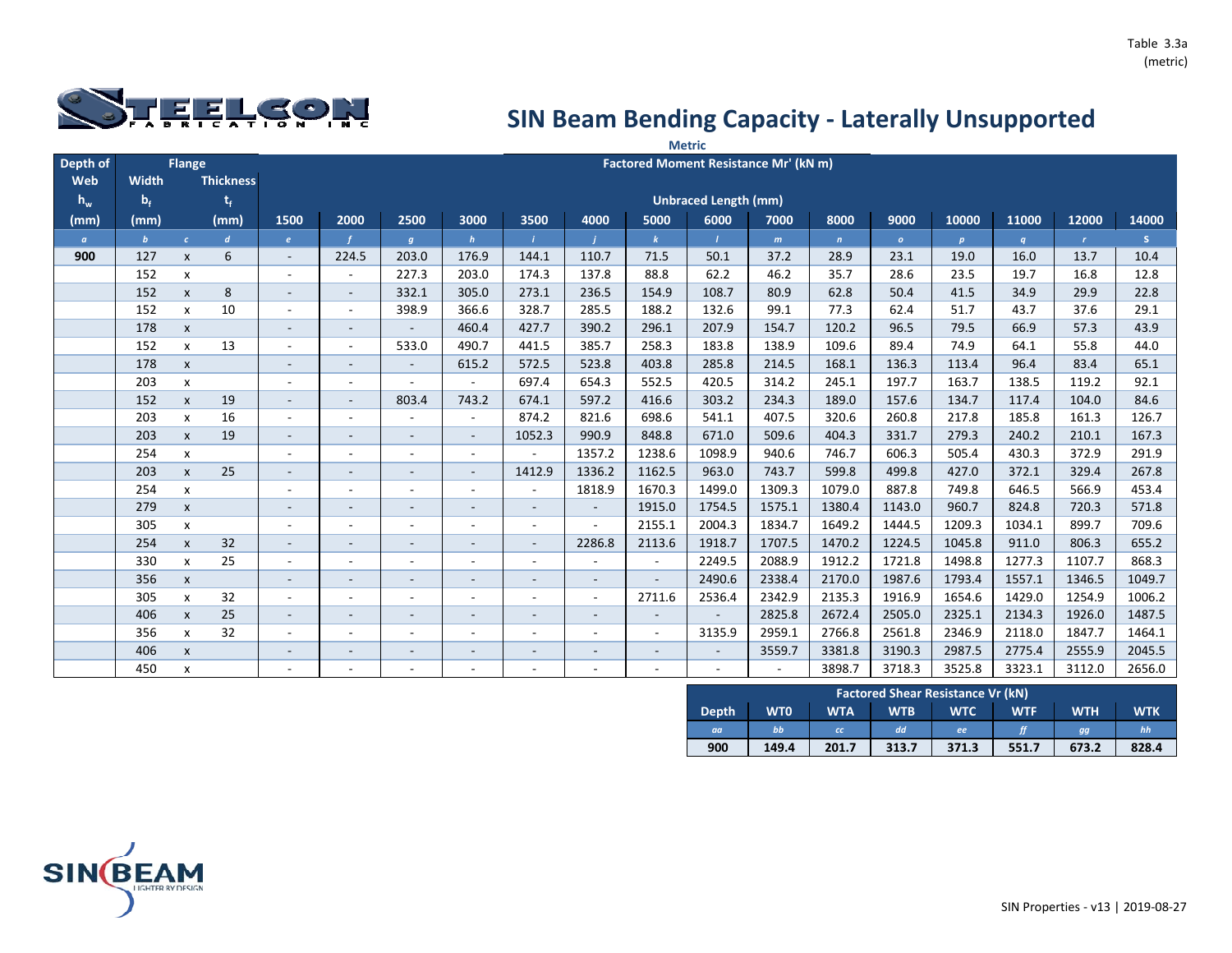

|          |              |                    |                  |                          |                          |                          |                          |                          |                          |                          | <b>Metric</b>               |                                       |              |              |                  |        |              |        |
|----------|--------------|--------------------|------------------|--------------------------|--------------------------|--------------------------|--------------------------|--------------------------|--------------------------|--------------------------|-----------------------------|---------------------------------------|--------------|--------------|------------------|--------|--------------|--------|
| Depth of |              | Flange             |                  |                          |                          |                          |                          |                          |                          |                          |                             | Factored Moment Resistance Mr' (kN m) |              |              |                  |        |              |        |
| Web      | Width        |                    | <b>Thickness</b> |                          |                          |                          |                          |                          |                          |                          |                             |                                       |              |              |                  |        |              |        |
| $h_w$    | $b_f$        |                    | $t_{f}$          |                          |                          |                          |                          |                          |                          |                          | <b>Unbraced Length (mm)</b> |                                       |              |              |                  |        |              |        |
| (mm)     | (mm)         |                    | (mm)             | 1500                     | 2000                     | 2500                     | 3000                     | 3500                     | 4000                     | 5000                     | 6000                        | 7000                                  | 8000         | 9000         | 10000            | 11000  | 12000        | 14000  |
| $\alpha$ | $\mathbf{b}$ | $\epsilon$         | $\boldsymbol{d}$ | e                        |                          | g                        | h                        |                          |                          | $\mathbf{k}$             | $\mathbf{I}$                | m                                     | $\mathbf{n}$ | $\mathbf{o}$ | $\boldsymbol{p}$ | q      | $\mathbf{r}$ | S.     |
| 1000     | 127          | $\mathsf{x}$       | 6                | $\sim$                   | 249.4                    | 225.4                    | 196.3                    | 159.7                    | 122.6                    | 79.0                     | 55.3                        | 41.0                                  | 31.7         | 25.4         | 20.8             | 17.4   | 14.9         | 11.3   |
|          | 152          | X                  |                  |                          | $\overline{\phantom{a}}$ | 252.5                    | 225.3                    | 193.4                    | 152.6                    | 98.3                     | 68.7                        | 50.9                                  | 39.3         | 31.4         | 25.7             | 21.5   | 18.3         | 13.8   |
|          | 152          | $\mathsf{x}$       | 8                | $\sim$                   | $\sim$                   | 368.9                    | 338.6                    | 303.0                    | 262.1                    | 171.2                    | 119.9                       | 89.0                                  | 68.9         | 55.1         | 45.3             | 38.0   | 32.4         | 24.6   |
|          | 152          | $\mathsf{x}$       | 10               |                          | $\sim$                   | 443.0                    | 406.9                    | 364.5                    | 316.1                    | 207.5                    | 145.9                       | 108.7                                 | 84.5         | 68.0         | 56.1             | 47.3   | 40.6         | 31.2   |
|          | 178          | $\pmb{\mathsf{x}}$ |                  | $\overline{\phantom{a}}$ | $\overline{\phantom{a}}$ | $\overline{\phantom{a}}$ | 511.3                    | 474.7                    | 432.8                    | 327.0                    | 229.2                       | 170.2                                 | 131.9        | 105.6        | 86.8             | 72.8   | 62.2         | 47.3   |
|          | 152          | $\pmb{\mathsf{x}}$ | 13               |                          | $\sim$                   | 591.7                    | 544.3                    | 489.1                    | 426.2                    | 283.5                    | 200.9                       | 151.1                                 | 118.7        | 96.4         | 80.4             | 68.5   | 59.4         | 46.5   |
|          | 178          | $\pmb{\mathsf{X}}$ |                  |                          | $\sim$                   | $\overline{\phantom{a}}$ | 683.0                    | 635.1                    | 580.3                    | 444.4                    | 313.5                       | 234.4                                 | 183.1        | 147.8        | 122.5            | 103.7  | 89.4         | 69.3   |
|          | 203          | $\mathsf{x}$       |                  |                          | $\sim$                   | $\sim$                   |                          | 774.1                    | 725.8                    | 611.4                    | 462.4                       | 344.5                                 | 267.9        | 215.4        | 177.7            | 149.8  | 128.5        | 98.7   |
|          | 152          | $\mathsf{x}$       | 19               |                          | $\overline{\phantom{a}}$ | 891.2                    | 823.2                    | 744.8                    | 656.9                    | 452.2                    | 326.9                       | 250.9                                 | 201.1        | 166.6        | 141.7            | 122.9  | 108.3        | 87.5   |
|          | 203          | $\mathsf{x}$       | 16               |                          | $\sim$                   | $\overline{a}$           | $\sim$                   | 969.9                    | 910.7                    | 771.7                    | 592.3                       | 444.2                                 | 348.0        | 281.9        | 234.4            | 199.1  | 172.2        | 134.2  |
|          | 203          | $\mathsf{x}$       | 19               |                          |                          | $\overline{\phantom{a}}$ |                          | 1167.0                   | 1097.6                   | 936.0                    | 730.7                       | 552.1                                 | 435.8        | 355.7        | 298.1            | 255.1  | 222.2        | 175.5  |
|          | 254          | X                  |                  |                          | ٠                        |                          | $\sim$                   | $\sim$                   | 1505.9                   | 1372.0                   | 1213.2                      | 1032.1                                | 811.6        | 656.2        | 544.8            | 462.0  | 398.8        | 309.8  |
|          | 203          | $\mathsf{x}$       | 25               |                          | ۰                        | $\overline{\phantom{a}}$ | $\sim$                   | 1565.3                   | 1477.8                   | 1277.6                   | 1037.9                      | 796.2                                 | 638.1        | 528.5        | 449.1            | 389.5  | 343.3        | 277.1  |
|          | 254          | X                  |                  | $\overline{\phantom{a}}$ | $\overline{\phantom{a}}$ | $\overline{\phantom{a}}$ | $\sim$                   | $\sim$                   | 2016.7                   | 1847.2                   | 1650.1                      | 1429.8                                | 1159.7       | 949.3        | 797.6            | 684.5  | 597.6        | 474.2  |
|          | 279          | $\mathsf{x}$       |                  |                          | Ξ.                       | $\overline{\phantom{a}}$ | $\sim$                   | $\sim$                   | $\sim$                   | 2120.7                   | 1936.8                      | 1729.7                                | 1502.9       | 1227.3       | 1026.8           | 877.4  | 762.9        | 601.0  |
|          | 305          | $\mathsf{x}$       |                  |                          | $\overline{\phantom{a}}$ | $\overline{\phantom{a}}$ | $\sim$                   | $\sim$                   | ÷,                       | 2388.6                   | 2216.6                      | 2021.6                                | 1806.7       | 1556.8       | 1297.5           | 1104.7 | 957.2        | 749.0  |
|          | 254          | $\pmb{\mathsf{x}}$ | 32               | $\sim$                   | $\sim$                   | $\overline{\phantom{a}}$ | $\overline{\phantom{a}}$ | $\sim$                   | 2533.4                   | 2333.9                   | 2106.7                      | 1858.0                                | 1564.0       | 1295.0       | 1100.1           | 953.7  | 840.5        | 677.9  |
|          | 330          | $\mathsf{x}$       | 25               |                          | ٠                        | $\overline{\phantom{a}}$ | $\overline{\phantom{a}}$ | $\overline{\phantom{a}}$ |                          | $\blacksquare$           | 2490.7                      | 2306.7                                | 2102.9       | 1881.7       | 1613.7           | 1369.5 | 1183.0       | 920.3  |
|          | 356          | $\mathsf{x}$       |                  |                          | $\overline{\phantom{a}}$ | $\overline{\phantom{a}}$ | $\overline{\phantom{a}}$ | $\overline{\phantom{a}}$ | $\overline{\phantom{a}}$ | $\blacksquare$           | 2759.8                      | 2586.1                                | 2392.6       | 2181.6       | 1955.4           | 1675.0 | 1442.9       | 1116.7 |
|          | 305          | X                  | 32               |                          | $\overline{\phantom{a}}$ | $\overline{a}$           | $\overline{\phantom{a}}$ | $\overline{\phantom{a}}$ | $\blacksquare$           | 3002.8                   | 2800.7                      | 2575.5                                | 2331.5       | 2072.7       | 1756.6           | 1509.8 | 1320.1       | 1050.3 |
|          | 406          | $\pmb{\mathsf{X}}$ | 25               |                          | $\overline{\phantom{a}}$ | $\overline{\phantom{a}}$ | $\overline{\phantom{a}}$ | $\overline{\phantom{a}}$ | $\overline{\phantom{a}}$ |                          |                             | 3130.6                                | 2955.5       | 2763.2       | 2555.3           | 2333.6 | 2075.8       | 1592.5 |
|          | 356          | X                  | 32               |                          |                          |                          |                          |                          | ÷                        | $\overline{\phantom{a}}$ | 3471.5                      | 3267.5                                | 3043.7       | 2803.4       | 2549.4           | 2255.0 | 1958.8       | 1540.1 |
|          | 406          | $\mathsf{x}$       |                  |                          | $\overline{\phantom{a}}$ | $\overline{\phantom{a}}$ |                          | $\overline{\phantom{a}}$ | $\overline{\phantom{a}}$ | $\overline{\phantom{a}}$ | $\overline{\phantom{a}}$    | 3939.6                                | 3734.3       | 3511.6       | 3274.1           | 3024.1 | 2763.6       | 2166.3 |
|          | 450          | X                  |                  |                          |                          |                          |                          |                          | ۰                        | $\overline{\phantom{a}}$ | $\sim$                      | 4504.1                                | 4313.0       | 4104.4       | 3880.4           | 3643.1 | 3394.4       | 2827.0 |

|              | <b>Factored Shear Resistance Vr (kN)</b> |            |            |            |            |            |            |  |  |  |  |  |
|--------------|------------------------------------------|------------|------------|------------|------------|------------|------------|--|--|--|--|--|
| <b>Depth</b> | <b>WTO</b>                               | <b>WTA</b> | <b>WTB</b> | <b>WTC</b> | <b>WTF</b> | <b>WTH</b> | <b>WTK</b> |  |  |  |  |  |
| aa           | bb                                       | <b>CC</b>  | dd         | ee         |            | gg         | hh         |  |  |  |  |  |
| 1000         | 164.8                                    | 222.9      | 347.3      | 411.2      | 611.8      | 748.0      | 920.4      |  |  |  |  |  |

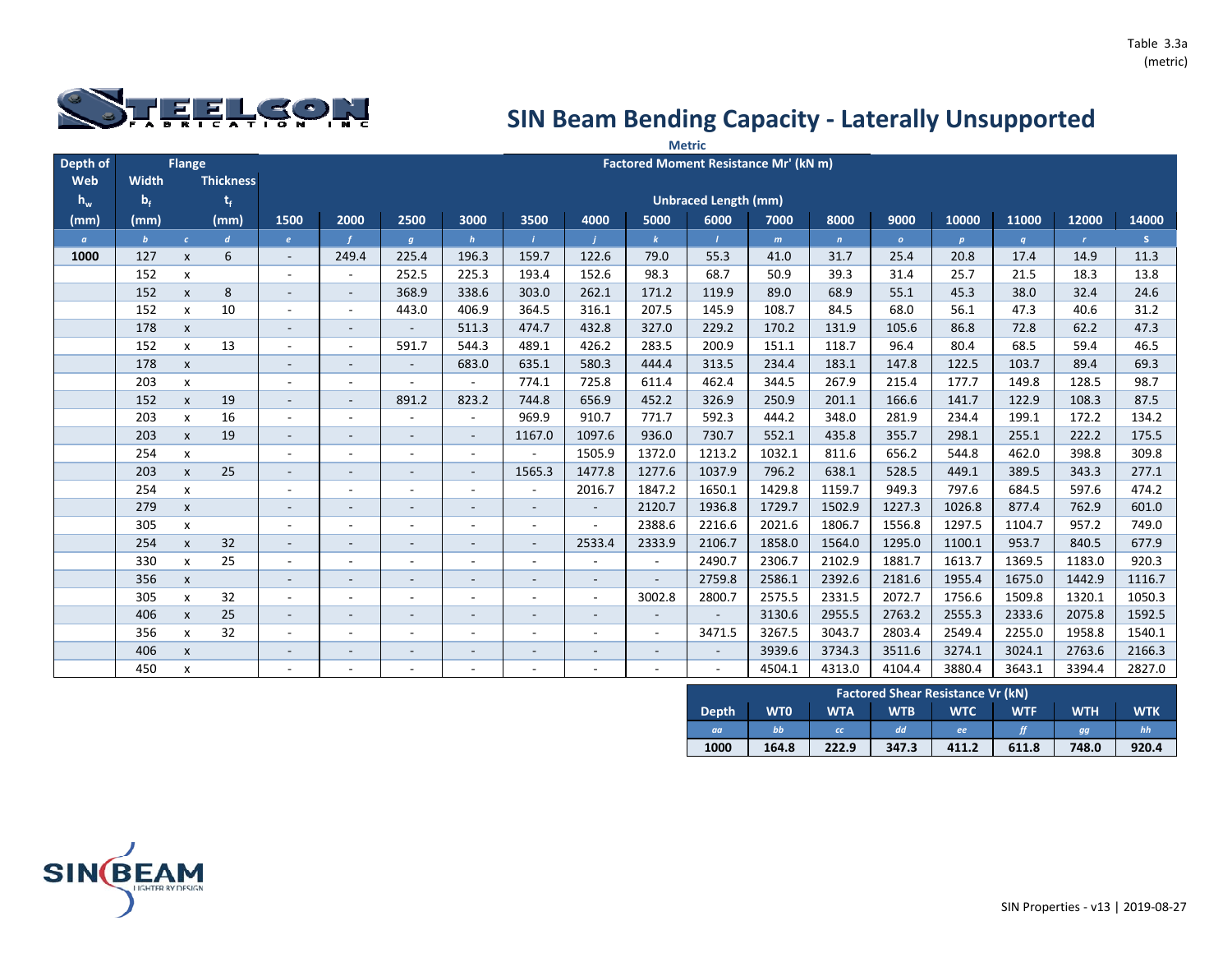

|          |              |                    |                  |                          | <b>Metric</b>            |                          |                          |                          |                          |                          |                             |                                       |              |              |                  |        |              |        |
|----------|--------------|--------------------|------------------|--------------------------|--------------------------|--------------------------|--------------------------|--------------------------|--------------------------|--------------------------|-----------------------------|---------------------------------------|--------------|--------------|------------------|--------|--------------|--------|
| Depth of |              | Flange             |                  |                          |                          |                          |                          |                          |                          |                          |                             | Factored Moment Resistance Mr' (kN m) |              |              |                  |        |              |        |
| Web      | Width        |                    | <b>Thickness</b> |                          |                          |                          |                          |                          |                          |                          |                             |                                       |              |              |                  |        |              |        |
| $h_w$    | $b_f$        |                    | $t_{f}$          |                          |                          |                          |                          |                          |                          |                          | <b>Unbraced Length (mm)</b> |                                       |              |              |                  |        |              |        |
| (mm)     | (mm)         |                    | (mm)             | 1500                     | 2000                     | 2500                     | 3000                     | 3500                     | 4000                     | 5000                     | 6000                        | 7000                                  | 8000         | 9000         | 10000            | 11000  | 12000        | 14000  |
| $\alpha$ | $\mathbf{b}$ | $\epsilon$         | $\boldsymbol{d}$ | e                        |                          | $\overline{g}$           | h                        |                          |                          | $\mathbf{k}$             | $\mathbf{I}$                | m                                     | $\mathbf{n}$ | $\mathbf{o}$ | $\boldsymbol{p}$ | q      | $\mathbf{r}$ | S.     |
| 1219     | 127          | $\mathsf{x}$       | 6                | $\sim$                   | 303.9                    | 274.6                    | 238.9                    | 193.9                    | 148.7                    | 95.6                     | 66.8                        | 49.4                                  | 38.1         | 30.3         | 24.8             | 20.7   | 17.6         | 13.2   |
|          | 152          | X                  |                  |                          | $\sim$                   | 307.6                    | 274.4                    | 235.2                    | 185.3                    | 119.0                    | 83.1                        | 61.4                                  | 47.3         | 37.6         | 30.7             | 25.6   | 21.7         | 16.3   |
|          | 152          | $\mathsf{x}$       | 8                | $\sim$                   | $\sim$                   | 449.5                    | 412.3                    | 368.6                    | 318.3                    | 207.0                    | 144.6                       | 107.0                                 | 82.6         | 65.8         | 53.8             | 45.0   | 38.2         | 28.8   |
|          | 152          | $\mathsf{x}$       | 10               |                          | $\overline{\phantom{a}}$ | 539.7                    | 495.3                    | 443.2                    | 383.3                    | 250.2                    | 175.2                       | 130.0                                 | 100.7        | 80.5         | 66.1             | 55.4   | 47.3         | 35.9   |
|          | 178          | $\pmb{\mathsf{x}}$ |                  | $\overline{\phantom{a}}$ | $\sim$                   | $\overline{\phantom{a}}$ | 622.8                    | 577.9                    | 526.3                    | 395.3                    | 276.2                       | 204.4                                 | 157.8        | 125.9        | 103.0            | 86.1   | 73.2         | 55.2   |
|          | 152          | $\pmb{\mathsf{x}}$ | 13               |                          | $\sim$                   | 720.5                    | 662.0                    | 593.6                    | 515.3                    | 339.4                    | 239.2                       | 178.6                                 | 139.3        | 112.3        | 93.0             | 78.6   | 67.6         | 52.2   |
|          | 178          | $\pmb{\mathsf{X}}$ |                  |                          | $\overline{\phantom{a}}$ | $\overline{\phantom{a}}$ | 831.5                    | 772.4                    | 704.6                    | 534.2                    | 375.0                       | 279.0                                 | 216.6        | 173.8        | 143.2            | 120.5  | 103.2        | 78.9   |
|          | 203          | $\mathsf{x}$       |                  |                          | $\sim$                   | $\sim$                   |                          | 942.4                    | 882.7                    | 740.8                    | 555.2                       | 411.9                                 | 318.9        | 255.0        | 209.4            | 175.5  | 149.8        | 113.7  |
|          | 152          | $\mathsf{x}$       | 19               |                          | $\overline{\phantom{a}}$ | 1084.0                   | 999.0                    | 900.3                    | 788.7                    | 532.3                    | 380.6                       | 288.9                                 | 229.1        | 187.8        | 158.1            | 135.9  | 118.8        | 94.5   |
|          | 203          | $\mathsf{x}$       | 16               |                          | $\sim$                   |                          | $\sim$                   | 1180.0                   | 1106.5                   | 932.6                    | 706.3                       | 526.6                                 | 409.8        | 329.7        | 272.3            | 229.7  | 197.2        | 151.6  |
|          | 203          | $\mathsf{x}$       | 19               |                          |                          |                          |                          | 1418.8                   | 1332.0                   | 1128.1                   | 864.7                       | 648.3                                 | 507.5        | 410.8        | 341.4            | 289.9  | 250.5        | 195.0  |
|          | 254          | X                  |                  |                          | ٠                        |                          | $\sim$                   | $\sim$                   | 1832.2                   | 1665.0                   | 1464.9                      | 1231.7                                | 957.4        | 769.2        | 634.4            | 534.5  | 458.3        | 351.4  |
|          | 203          | $\mathsf{x}$       | 25               |                          | ۰                        | $\overline{\phantom{a}}$ | $\sim$                   | 1900.1                   | 1788.9                   | 1531.2                   | 1208.0                      | 916.7                                 | 726.7        | 595.7        | 501.3            | 430.7  | 376.5        | 299.4  |
|          | 254          | X                  |                  | $\overline{\phantom{a}}$ | $\overline{\phantom{a}}$ | $\overline{\phantom{a}}$ | $\sim$                   | $\overline{\phantom{a}}$ | 2450.8                   | 2236.1                   | 1982.8                      | 1695.5                                | 1344.0       | 1090.4       | 908.4            | 773.0  | 669.5        | 523.5  |
|          | 279          | $\mathsf{x}$       |                  |                          | Ξ.                       | $\overline{\phantom{a}}$ | $\sim$                   | $\sim$                   | $\sim$                   | 2572.6                   | 2338.0                      | 2070.3                                | 1756.7       | 1420.0       | 1178.5           | 999.2  | 862.2        | 669.5  |
|          | 305          | $\mathsf{x}$       |                  |                          | $\overline{\phantom{a}}$ | $\overline{\phantom{a}}$ | $\sim$                   | $\sim$                   | ÷,                       | 2901.4                   | 2683.3                      | 2433.1                                | 2153.8       | 1812.1       | 1499.2           | 1267.2 | 1090.1       | 841.4  |
|          | 254          | $\pmb{\mathsf{x}}$ | 32               | $\sim$                   | $\sim$                   | $\overline{\phantom{a}}$ | $\overline{\phantom{a}}$ | $\sim$                   | 3074.9                   | 2818.1                   | 2520.1                      | 2187.6                                | 1780.7       | 1459.2       | 1227.6           | 1054.7 | 921.7        | 732.7  |
|          | 330          | $\mathsf{x}$       | 25               |                          | ٠                        | $\overline{\phantom{a}}$ | $\overline{\phantom{a}}$ | $\overline{\phantom{a}}$ |                          | $\sim$                   | 3020.5                      | 2785.9                                | 2523.0       | 2234.3       | 1875.1           | 1580.7 | 1356.2       | 1041.3 |
|          | 356          | $\mathsf{x}$       |                  |                          | $\overline{\phantom{a}}$ | $\overline{\phantom{a}}$ | $\overline{\phantom{a}}$ | $\overline{\phantom{a}}$ | $\overline{\phantom{a}}$ | $\overline{\phantom{a}}$ | 3351.1                      | 3130.5                                | 2882.4       | 2609.1       | 2310.7           | 1943.5 | 1663.7       | 1271.7 |
|          | 305          | X                  | 32               |                          | $\overline{\phantom{a}}$ | $\overline{a}$           | $\overline{\phantom{a}}$ | $\overline{\phantom{a}}$ | $\blacksquare$           | 3642.3                   | 3381.7                      | 3086.8                                | 2762.2       | 2388.9       | 1993.0           | 1698.5 | 1473.1       | 1154.9 |
|          | 406          | $\pmb{\mathsf{X}}$ | 25               |                          | $\overline{\phantom{a}}$ | $\overline{\phantom{a}}$ | $\overline{\phantom{a}}$ | $\overline{\phantom{a}}$ | $\overline{\phantom{a}}$ |                          |                             | 3800.1                                | 3577.7       | 3331.3       | 3062.5           | 2773.0 | 2416.1       | 1833.3 |
|          | 356          | X                  | 32               |                          |                          |                          |                          |                          | ÷                        | $\overline{\phantom{a}}$ | 4208.5                      | 3945.3                                | 3652.6       | 3334.0       | 2992.8           | 2571.3 | 2216.9       | 1718.7 |
|          | 406          | $\mathsf{x}$       |                  |                          | $\overline{\phantom{a}}$ | $\overline{\phantom{a}}$ |                          | $\overline{\phantom{a}}$ | $\overline{\phantom{a}}$ | $\overline{\phantom{a}}$ | $\overline{\phantom{a}}$    | 4774.1                                | 4508.9       | 4217.9       | 3903.9           | 3569.4 | 3185.1       | 2447.3 |
|          | 450          | X                  |                  |                          |                          |                          |                          |                          | ۰                        |                          | $\sim$                      | 5467.7                                | 5222.9       | 4953.0       | 4660.0           | 4346.3 | 4014.0       | 3222.0 |

|              | <b>Factored Shear Resistance Vr (kN)</b> |            |            |            |            |            |            |  |  |  |  |  |
|--------------|------------------------------------------|------------|------------|------------|------------|------------|------------|--|--|--|--|--|
| <b>Depth</b> | <b>WTO</b>                               | <b>WTA</b> | <b>WTB</b> | <b>WTC</b> | <b>WTF</b> | <b>WTH</b> | <b>WTK</b> |  |  |  |  |  |
| aa           | bb                                       | cc         | dd         | ee         |            | gg         | hh         |  |  |  |  |  |
| 1219         | 198.4                                    | 269.1      | 420.9      | 498.7      | 743.4      | 911.2      | 1110.6     |  |  |  |  |  |